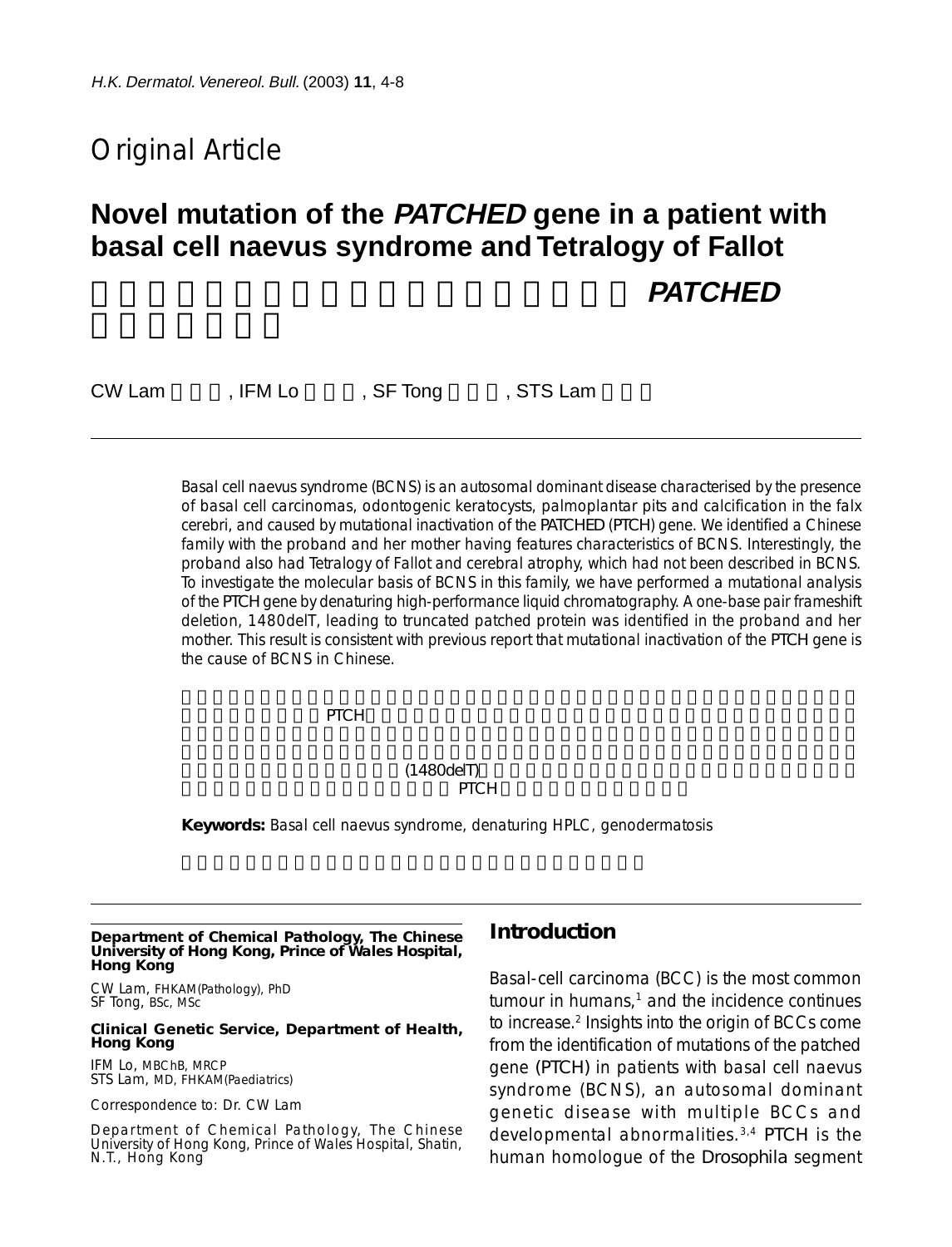polarity gene, patched, which encodes a putative 12-transmembrane receptor protein for the secreted molecule, Sonic hedgehog (Shh). An important clue to the understanding of Ptch function comes from study of its interactions with another membrane protein, smoothened (Smo). The free Ptch acts sub-stoichiometrically to suppress Smo activity and is critical in specifying the level of pathway activity. Ptch protein is homologous to bacterial proton-driven transmembrane molecular transporters; the function of Ptch is impaired by alterations of residues that are conserved in and required for function of these bacterial transporters. These results suggest that the Ptch functions normally as a transmembrane molecular transporter, which acts indirectly to inhibit Smo activity, possibly through changes in distribution or concentration of a small molecule.5 *PTCH* was shown to be a tumour suppressor gene,3 and *SMO* has been shown to be a proto-oncogene in sporadic BCCs<sup>6</sup> and desmosplastic medulloblastomas.<sup>7</sup> Mutational inactivation of *PTCH* results in the failure of Ptch to inhibit Smo, leading to constitutive activity of the Shh signaling pathway. Thus, *PTCH* acts as a tumour suppressor gene in BCCs, according to the Knudson two-hit model.<sup>8</sup>

The human *PTCH* gene spans approximately 34 kb DNA on chromosome 9q22<sup>3</sup> and contains 23 exons.<sup>9</sup> The cDNA encodes a protein of 1447 amino acids. Extensive allelic heterogeneity has been demonstrated in this gene, and 60 germline mutations have been identified in the *PTCH* gene from analyzing BCNS patients.10 Most of these mutations were found in individual families.

In our previous investigations of the molecular basis of BCCs,<sup>6,7</sup> we identified three BCNS families. Three mutations, two one-base pair frameshift insertions and one 8-base pair insertion affecting a donor splice site, were identified, and all lead to truncated patched protein. Recently, we identified a fourth Hong Kong Chinese family with the proband and mother having features characteristics of BCNS. To investigate the

molecular basis of BCNS in this family, we performed a mutational analysis of the *PTCH* gene by denaturing high-performance liquid chromatography (DHPLC) followed by direct DNA sequencing.

#### **Materials and methods**

#### *Subjects*

The patient is a 3½-year-old girl. She was born at full term with a birth weight of 3.3 kg. A heart murmur was detected in the early neonatal period and was diagnosed to be Tetralogy of Fallot. Surgery was performed at 2½ years old. She had mild global delay, requiring early educational training. Physical examination showed a body height of 102 cm (75-90th centile), macrocephaly with head circumference of 53.5 cm (>97th centile), hypertelorism, frontal bossing, hirsutism, epicanthic folds, up-turned nose, long philtrum, high-arch palate, numerous pigmented naevi over the body including the palms and soles (Figure 1). There was a small well-circumscribed skin tumour on the right chest wall. Histology showed that the tumour was composed of interconnecting strands of basaloid cells showing peripheral palisading, compatible with trichoepithelioma. CT showed multiple small calcific foci along the dural folds. MRI showed a mild degree of global cerebral atrophy. The proband's mother was 36 years old with no significant past medical history. Physical examination revealed a body height of 165 cm, and head circumference of 56 cm (75-90th percentile), hypertelorism, prominent mandible, multiple pigmented naevi over the neck and shoulders, and multiple skin pits over the palms and soles (Figure 2). Skull X-ray of the mother showed a lucent cystic lesion on the left side of the mandible, calcification over the falx cerebri, bony bridging at sella turcica, bifid spinous process of the second cerebral vertebra. The proband's father has normal appearance. Together, the clinical and radiological features of the proband and her mother are diagnostic of with BCNS.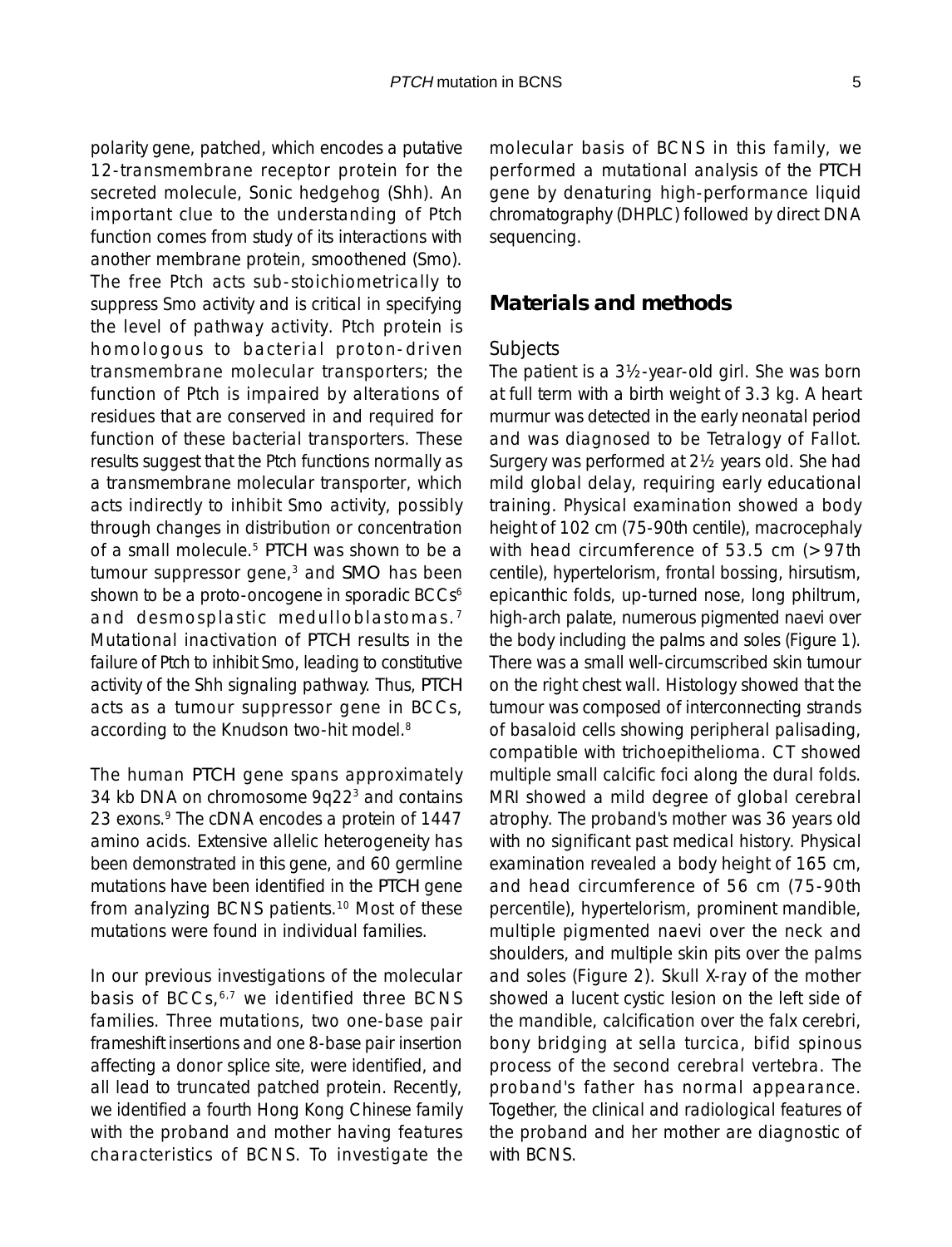

**Figure 1.** Patient has features of macrocephaly, hypertelorism, epicanthic folds, upturned nose and long philtrum.

#### *DNA extraction and amplification*

Genomic DNA of the proband and the mother were extracted from whole blood samples by a QIAamp blood kit (Qiagen, Hilden, Germany) according to the manufacturer's instruction. The study was performed in accordance with the principles of the Declaration of Helsinki. Informed consents were obtained from all subjects. The exons and flanking regions of the *PTCH* gene were PCR amplified as described.<sup>9</sup>

## *Denaturing high-performance liquid chromatography*

Heteroduplex analysis was performed on a WAVE DHPLC instrument (Transgenomic Inc., San Jose, California, USA). The stationary phase consists of 2-µm non-porous alkylated poly (styrenedivinylbenzene) particles packed into a 50×4.6 mm ID column (DNASep column, Transgenomic Inc., San Jose, California, USA). Ten microlitres of crude PCR product was loaded onto the column



**Figure 2.** Prominent palmer pits on the left hand of proband's mother.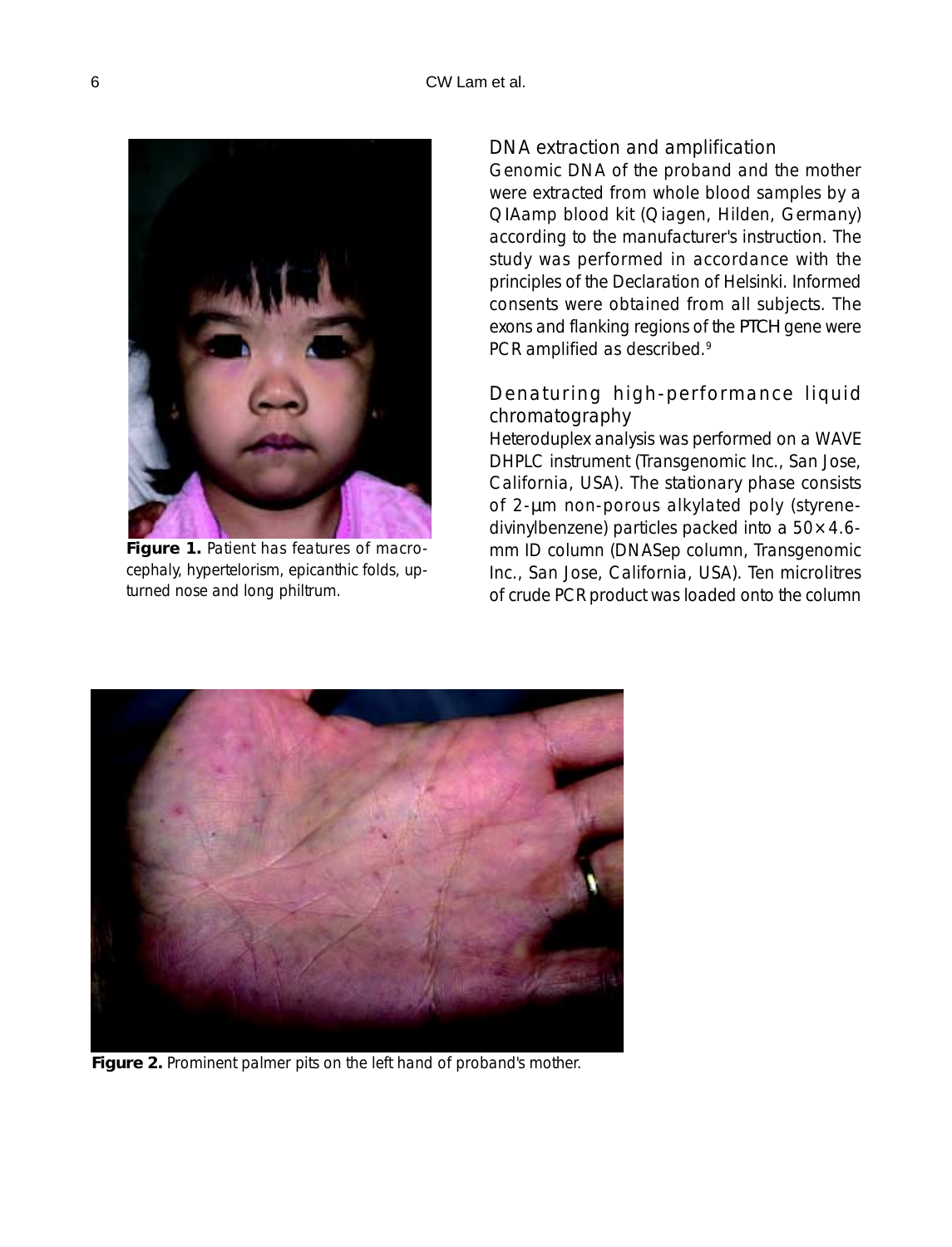and was eluted from the column by an acetonitrile gradient in 0.1 mol/L triethylammonium acetate buffer (TEAA), pH 7.0, at a constant flow rate of 0.9 mL/min. The standard buffers are prepared from TEAA buffer concentrate to give A=0.1 mol/L TEAA, B=0.1 mol/L TEAA and 25% acetonitrile. The gradient was created by mixing eluents A and B. The recommended gradient for mutation detection is a slope of 2% increase in buffer B per minute. Eluted DNA fragments were detected with ultraviolet absorption at wavelength 260 nm. The WAVE utility software helps determine the correct temperature for mutation scanning based on the sequence of the wild-type DNA.

#### *Sequence analysis*

PCR products were purified by Microspin S300- HR columns (Amersham Pharmacia, Uppsala, Sweden), and both strands were sequenced using the amplification primers as sequencing primers and BigDyeDeoxy terminator cycle sequencing reagents, according to the manufacturer's instructions (Applied Biosystems, Foster City, CA, USA). Products of sequencing reactions were purified by Centri-Sep spin columns (Princeton Separations, Adelphia, NJ). Purified sequencing fragments were separated by capillary electrophoresis and detected via laser-induced fluorescence on an ABI PRISM 310 Genetic Analyzer (Applied Biosystems). Sequencing results were compared to the established human *PTCH* sequence (GenBank accession number U59464),

and the mutation was designated according to the recommendations by Dunnen and Antonarakis.11

#### **Results**

The DHPLC chromatogram showed a heteroduplex in exon 10 and the flanking introns of the proband (data not shown). Direct sequencing of the PCR product showed a double heterozygous pattern (Figure 3). Comparison of the double heterozygous pattern with the wildtype sequence indicates a deletion of the first base of codon 494 (TCC) of the *PTCH* gene, i.e., 1480delT. This mutation alters the reading frame of the encoded protein such that a stop codon, TAA, is generated at codon 541, i.e., Leu541Stop. The mutation, 1480delT, causes shifting of the open reading frames and leads to premature termination of *PTCH* protein translation. This mutation was also identified in the mother.

#### **Discussion**

We have established that mutational inactivation of the *PTCH* gene causes BCNS in Chinese.12 Two insertion mutations affecting the coding sequence and one deletion mutation affecting a splicing site have been previously identified. All of these mutations cause shifting of the open reading frames and lead to premature termination of *PTCH*

**Figure 3.** DNA sequence showing the novel *PTCH* mutation, 1480delT. The sequence is shown in the sense direction.